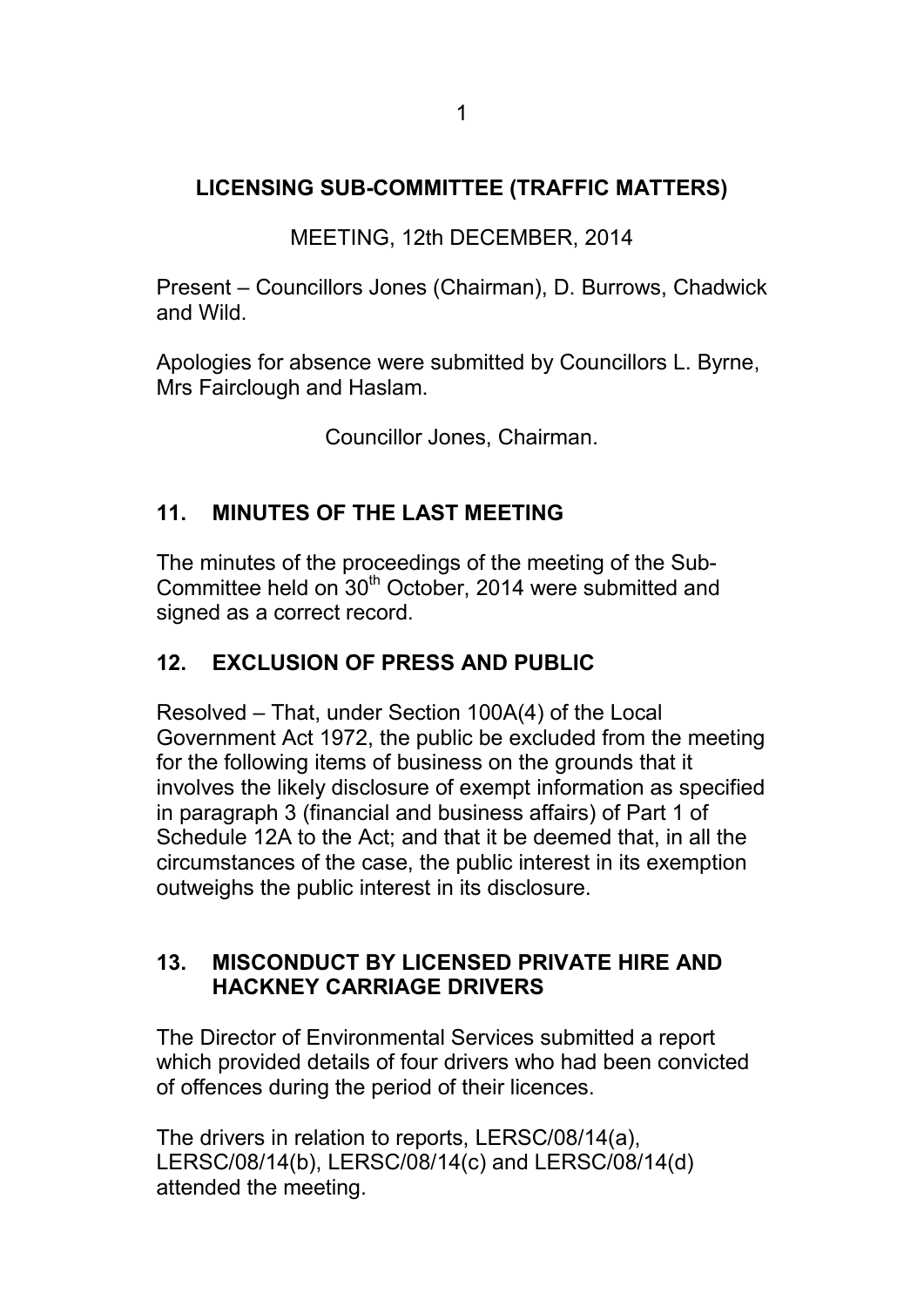Resolved **–** (i) That in respect of report numbered LERSC/08/14 (a) the licence to drive a private hire vehicle be suspended for a period of two weeks on the basis that the Sub-Committee are not satisfied that he is a fit and proper person to hold a licence at this time.

In coming to its decision the Sub-Committee was mindful of its duty to protect the public and the offence of exceeding the speed limit on a motorway from April, 2014 is an intermediate traffic offence under the Council's Policy. The driver had also previously been warned by the Licensing and Environmental Regulation Committee concerning exceeding the speed limit.

There is therefore reasonable cause to suspend the licence as a warning and a deterrent.

(ii) That in respect of report numbered LERSC/08/14 (b) the licence to drive a private hire vehicle be suspended for a period of four weeks on the basis that the Sub-Committee are not satisfied that he is a fit and proper person to hold a licence at this time.

In coming to its decision the Sub-Committee was mindful of its duty to protect the public and the offence of using a vehicle uninsured against third party risks from August, 2014 is a serious traffic offence under the Council's Policy.

The driver also failed to declare the conviction in accordance with the conditions of his licence.

There is therefore reasonable cause to suspend the licence as a warning and a deterrent.

(iii) That in respect of report numbered LERSC/08/14 (c) the licence to drive a hackney carriage vehicle be suspended for a period of two weeks on the basis that the Sub-Committee are not satisfied that he is a fit and proper person to hold a licence at this time.